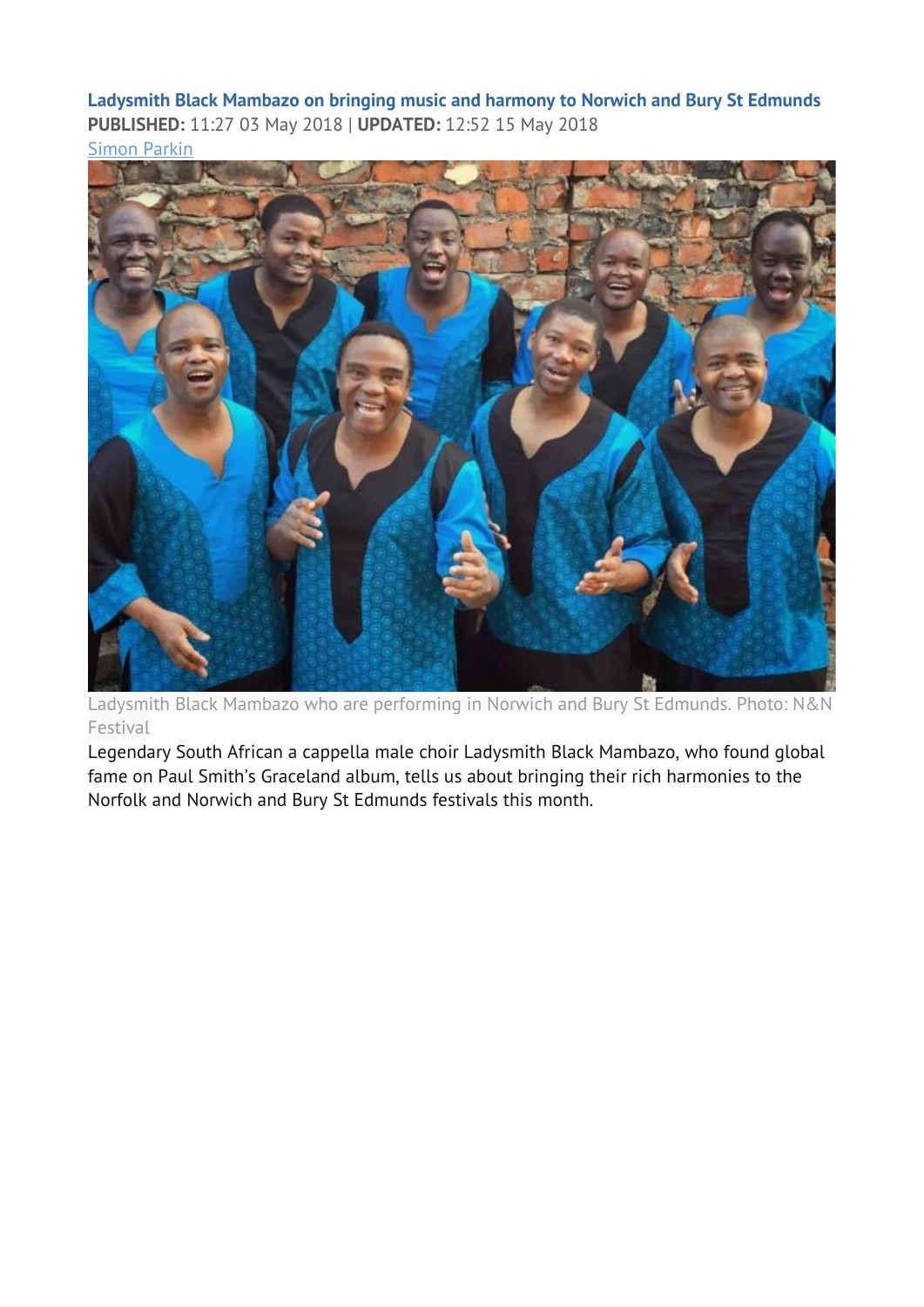

*Ladysmith Black Mambazo performs at the concert to celebrate the Queen's 92nd birthday last month. Photo: John Stillwell/PA Wire*

Ladysmith Black Mambazo has been spreading its message of love and harmony since farm boy-turned-factory worker Joseph Shabalala formed the group in the early 1960s.

For over 50 years the legendary a cappella male choir have evoked the soul of South Africa with their intricate rhythms and harmonies and powerful, uplifting songs, becoming one of the world's most distinctive groups.

Formed in the apartheid era they were groundbreaking. A 1970 radio broadcast led to the group's record contract and they became the first black musicians to release a gold selling album in their homeland. They have gone on to record more than 60 albums.

They then shot to global stardom after Paul Simon featured their rich harmonies into his 1986 album Graceland album. The following year, Simon produced the choir's own Grammywinning first worldwide release, Shaka Zulu. Last year they revisited the album and won another Grammy in the process, their fifth.

They continue to tour the world and this month will be performing at both the Norfolk and Norwich Festival and the Bury St Edmunds Festival.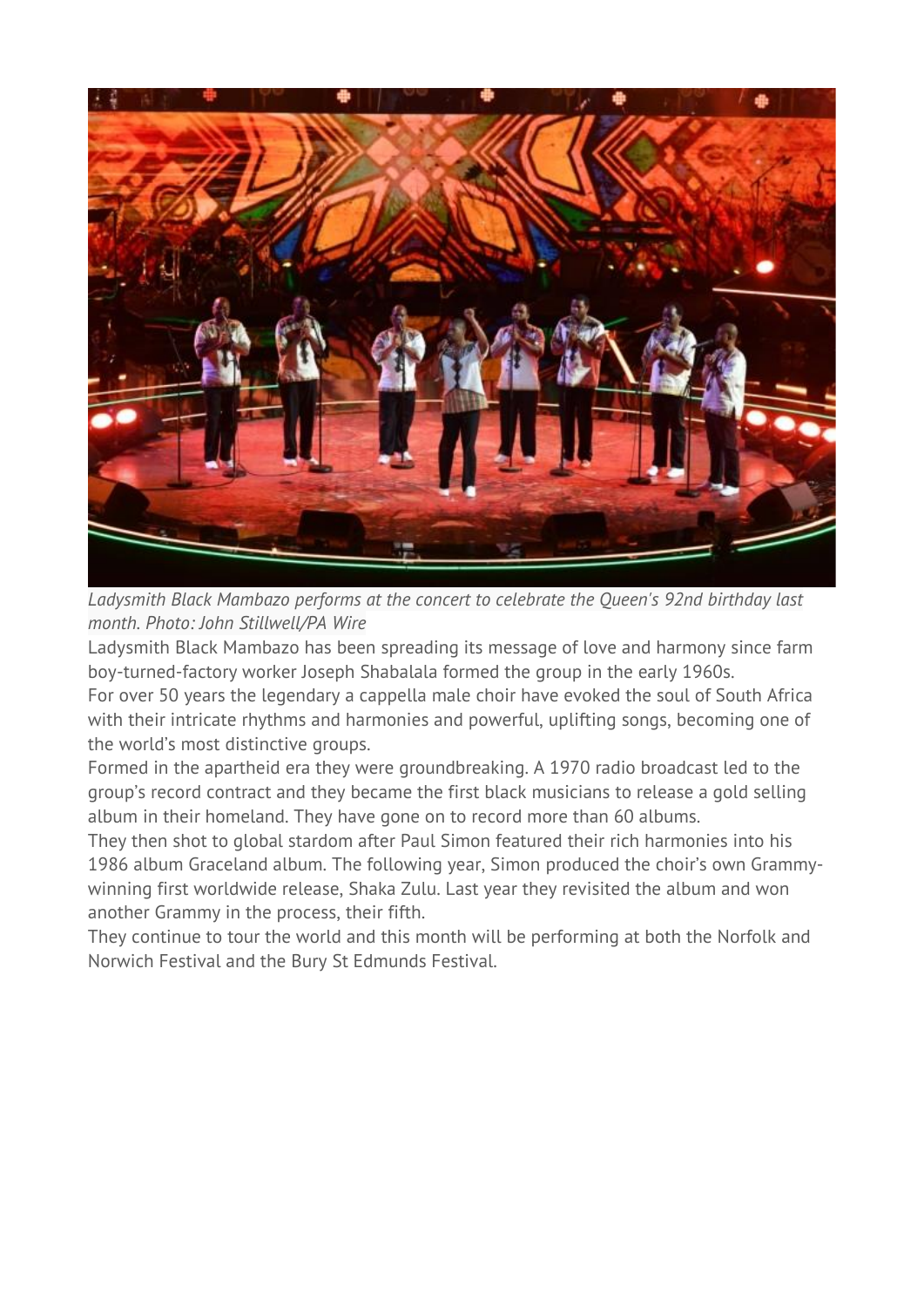

*Ladysmith Black Mambazo, with now retired founder Joseph Shabalala far right. Photo: Michael Crabtree*

**The first Ladysmith Black Mambazo album, Amabutho in 1973, became the first release in South Africa by black musicians to receive gold status. In the period of apartheid, was that a big breakthrough moment?**

It certainly was. It showed the music business people that the black population could be an economic force. The music industry did not look at black music groups as a real source of making money. Once we did this then the music industry wanted to cater more towards this audience and give them what they wanted.

**You rose to worldwide prominence following your collaboration on Paul Simon's Graceland. He was clearly a fan of your music, but had his music been popular in South Africa?** Not too much. He was a famous name but his music was not being listened to by the black population. The white population listened to his music a bit but they were more European based for their musical appetite.

*Ladysmith Black Mambazo found global fame after appearing on the Paul Simon album Graceland. Photo: Warner Bros*

**Following Graceland, your 1987 album Shaka Zulu (produced by Simon) really brought you to international success. Last year you did Shaka Zulu Revisited. Why did you want to return to that music?**

The first reason was it was the 30th anniversary of the original recording. We wanted to celebrate that event. Also, since the original release our founder, Joseph Shabalala, retired in 2014 and the group is now led by his four sons, who joined over 25 years ago but after the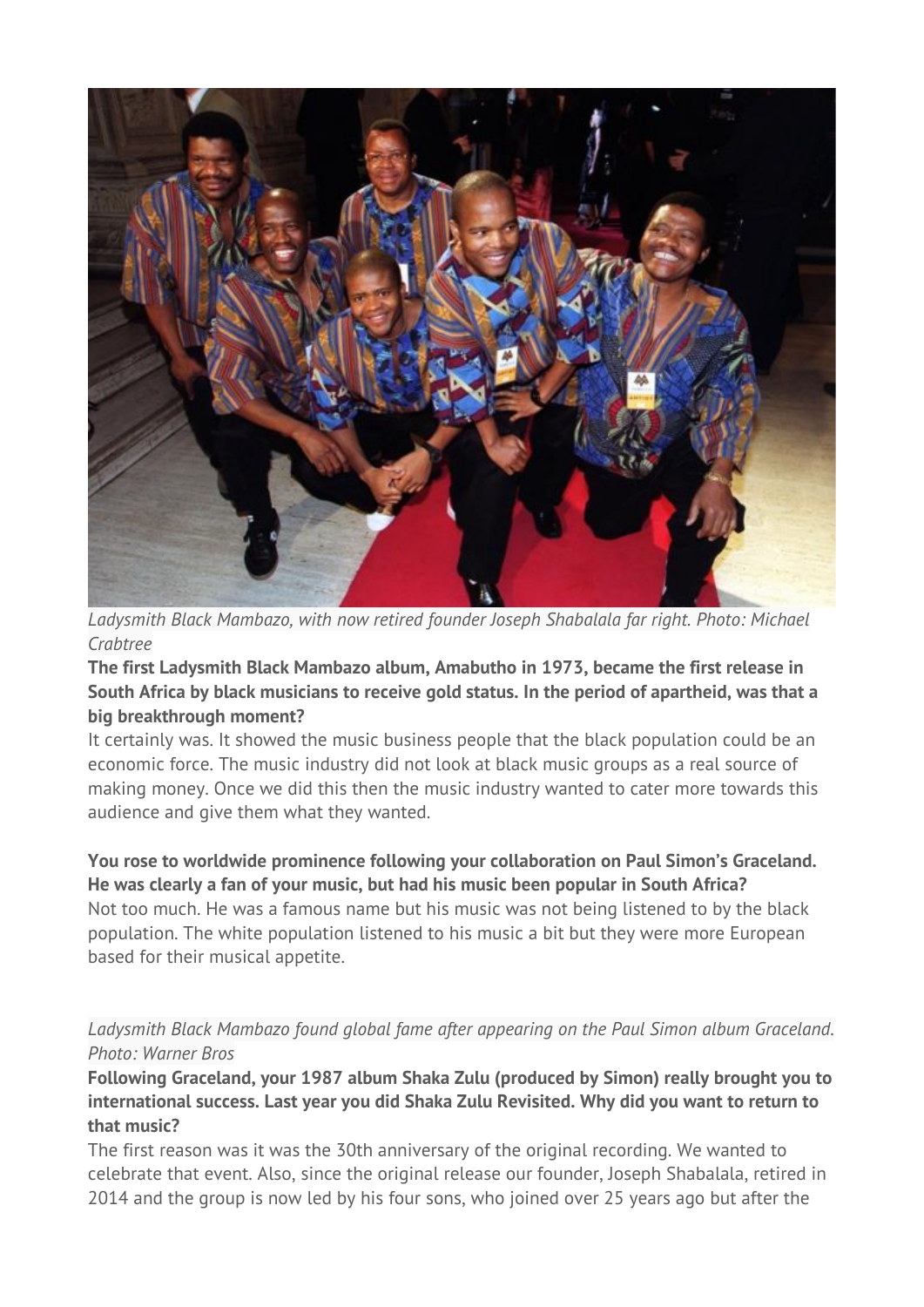original recording. They wanted to celebrate with the new voices Ladysmith Black Mambazo is since they joined the group. It is a way to honour their father and the original members and recording.

**Shaka Zulu won a Grammy and Shaka Zulu Revisited did the same exactly a decade later. You have a remarkable record of nominations and wins. Why do the Grammys love you so much?** Yes, Shaka Zulu Revisited won the Grammy three decades after the original. This is so important to us because it is the Grammy Awards saying what we are doing is still powerful. We know the Grammy voters look for tradition and roots for our usual Grammy Award category (Best World Music). They aren't looking for Westernised world music, they want to hear traditional styles. So when they hear our singing they hear a group that is all about tradition, about staying authentic and true to the musical roots. When you listen to Ladysmith Black Mambazo in 2018 you still hear the singing from 30 years ago, 50 years ago or even further back. We honour our history and culture.



*Ladysmith Black Mambazo performing in Christchurch Park in Ipswich in 1999. Photo: Andrew Hendry*

## **As well as Shaka Zulu Revisited, last year you also released Songs of Peace and Love for Kids and Parents Around the World, also Grammy nominated. How did you approach making music for children?**

We wanted to present some of our songs, that are about peace and love, to children to listen to. We recorded introductions for each song so the kids can understand the message within each song and how they should live a life that is centred around peace and love. We think it's wonderful for parents to listen to with their kids and to talk about these things. Children have such pressures on them these days and they need to know its OK to feel positive. Kids are the future, the saying goes and we know music is a big influence for them.

# **At the time you emerged internationally many global artists were labelled 'world music'. What were your feelings about that term, and do you think listeners are now more open to what they will listen to?**

The world is certainly becoming a smaller place and the ways we all connect to each other are getting easier and faster. The music we can find is broader. Nowadays if you want to find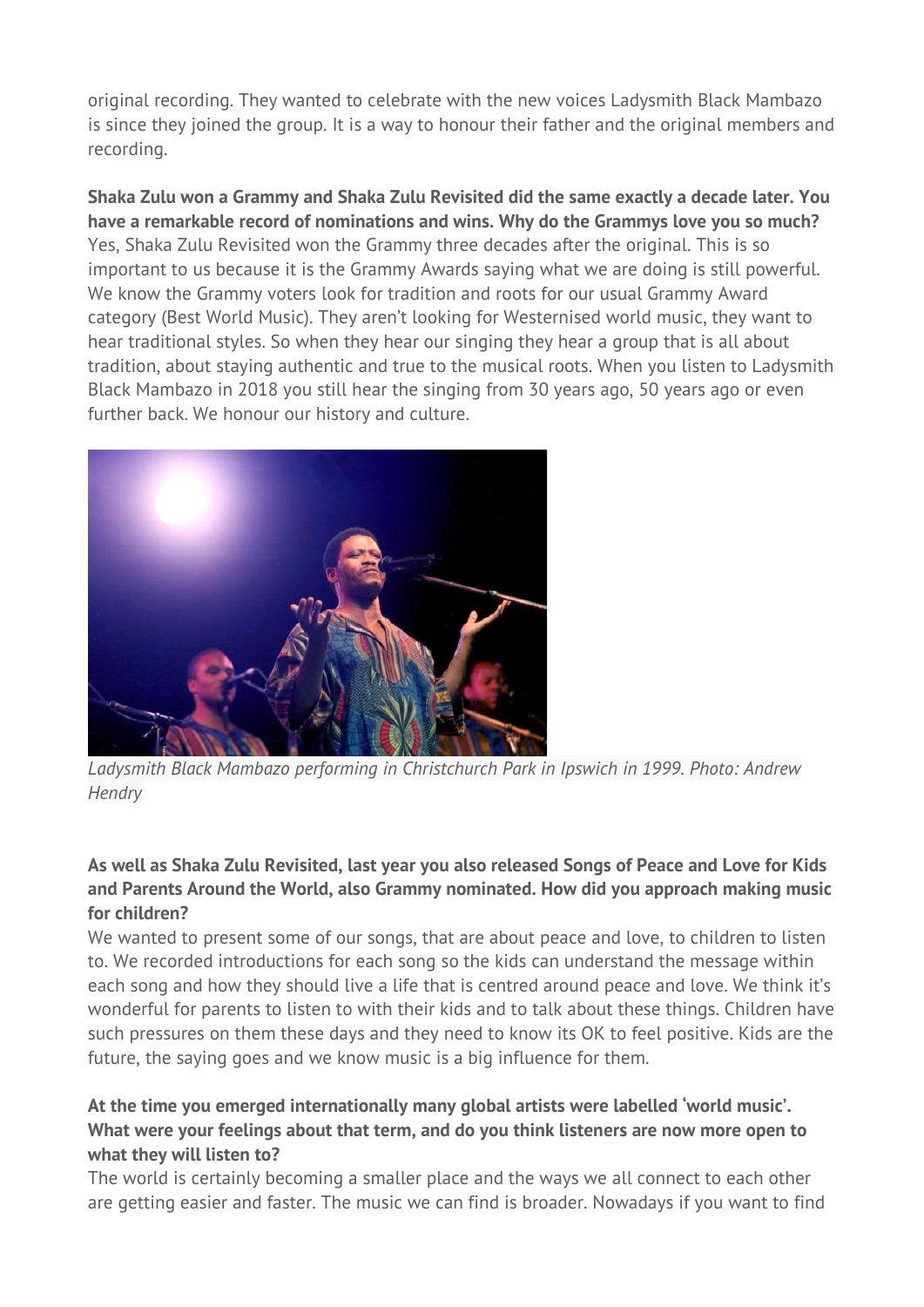out new music that is beyond your borders it is just a click away. However, the term world music is probably still a good thing. To us this term means something powerful and authentic. We think there is seriousness to that term that "pop music" or such does not convey. You can listen to pop or other local styles but if you want something different and interesting you can look for world music. Just that term can send you on a journey through all of Africa, or through Asia and its many styles.



*The first Ladysmith Black Mambazo album, Amabutho, was the first by black musicians to receive gold status. Photo: Gallo*

#### **How has the retirement of founder and musical director Joseph Shabalala changed the group and did you bring new ideas to the music?**

Joseph handed the future of Ladysmith Black Mambazo to his four sons. Since they have been in the group, already, for over 25 years, they are very instilled with the traditions and styles their father set for Ladysmith Black Mambazo. They honour this deeply. We would not say the style has changed at all. It's become stronger within what it always has been. The passion is strong and alive.

# **Your music of emerged during a period of political turmoil in South African. Is the group's message still as relevant and has it changed over the years?**

Our founder, Joseph Shabalala, wanted the songs to be about honouring one's culture, one's roots and to be respectful to others. Live in peace and love. It remains the message of Ladysmith Black Mambazo. It's a never ending mission for us to spread this message. We think it is one of the main reasons people still want Ladysmith Black Mambazo. The message to be honourable and to live in peace and love is never-ending.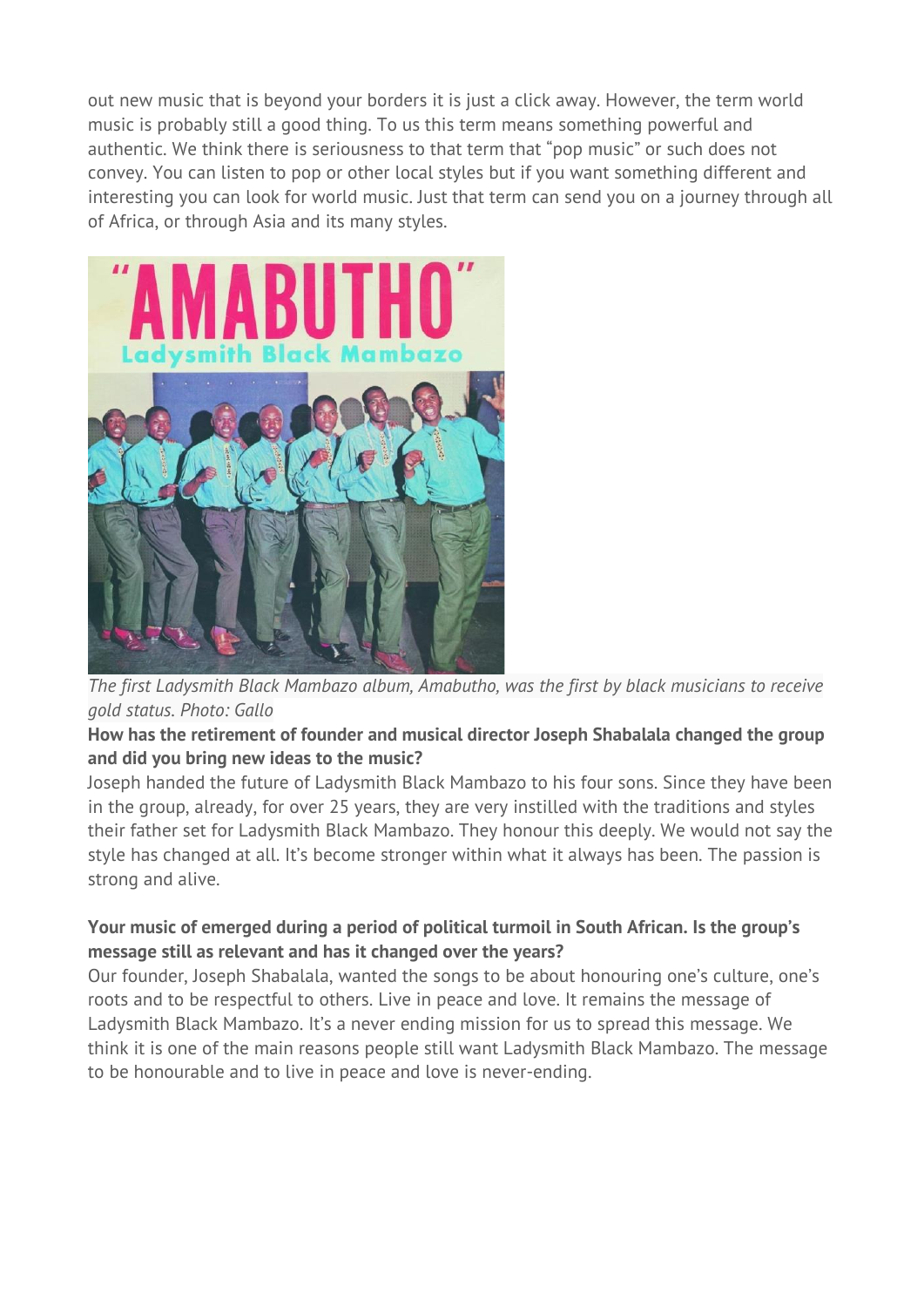

*Ladysmith Black Mambazo won their fifth Grammy last year for Shaka Zulu Revisited. Photo: Warner Bros*

#### **What can the audiences at the Bury St Edmunds and Norfolk and Norwich Festival expect to hear?**

The beautiful music of South Africa, deep with history and respect. Powerful traditional dancing that began long ago. A trip to the South African homeland without needing an airplane ticket.

# **You have an incredibly extensive back catalogue of albums and music. How do you go about choosing what you will perform on each tour?**

We know there are songs that people love from years ago and those happen to be our favourites as well. Songs like Homeless, Diamonds on the Soles of Her Shoes, Rain Rain Beautiful Rain, The Star and the Wiseman. Plus some newer songs that we think have important messages for people to hear. When we've been singing the new songs we see our audiences respond to them. It's very exciting.